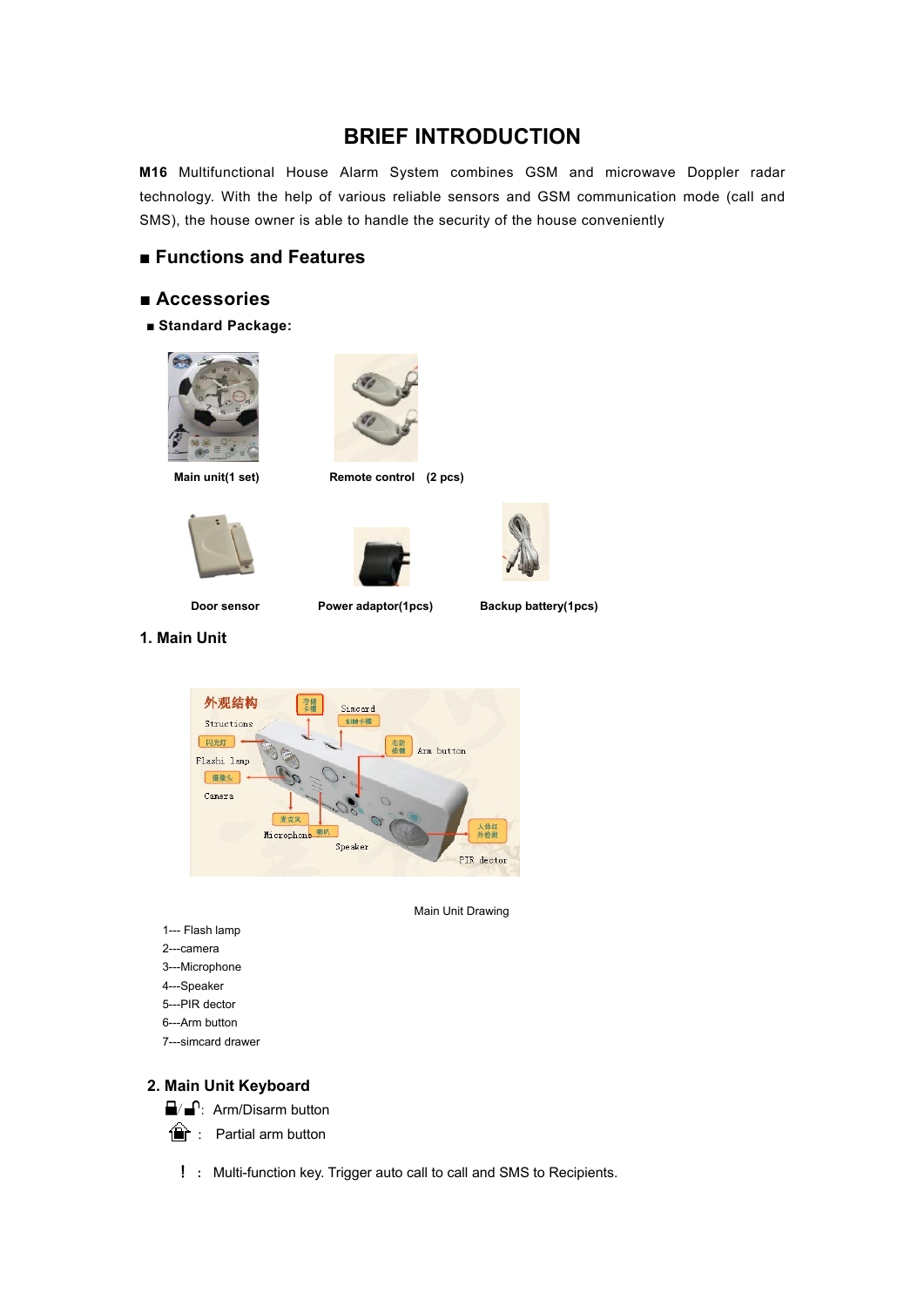In emergency status, press the "!" key as SOS report.

#### **3. Remote control and Indoor Remote Control**

- : Arm button. Press it to set up Whole Zones Armed.
- $\mathbf{\widehat{m}}$  : Partial arm button.
	- : Disarm button
- ! : Multi-function key.

# **INSTALLATION**

#### *NOTICE:*

- $\alpha$  The terminal should be installed at a place with strong and stable GSM network.
- $\alpha$  The terminal should never be put together with objects that might bring strong electromagnetic interference.
- $\alpha$  The distance between the main terminal and each wireless sensor must be no longer than 100m.
- $\alpha$  The terminal should be installed at a suitable place avoiding dusts, vibration, moisture, direct sunlight, high/low temperature.
- $\alpha$  Please don't try to modify the inner structure of the terminal by yourself.
- $\alpha$  This device needs to work with a valid SIM card (SMS, Caller ID, Enough balance).
- $\alpha$  Check wireless sensor battery power regularly. Door/window sensor-----If low power LED is on, you need to change battery. Remote control-----If the work LED is dimmed, you need to change battery.

## **1. Choose Installation place and Mode**

- **Place:** Choose installation place as per microwave Doppler radar sensor detection area (dining room or balcony).
- **Mode:** Wall mount or desktop installation.